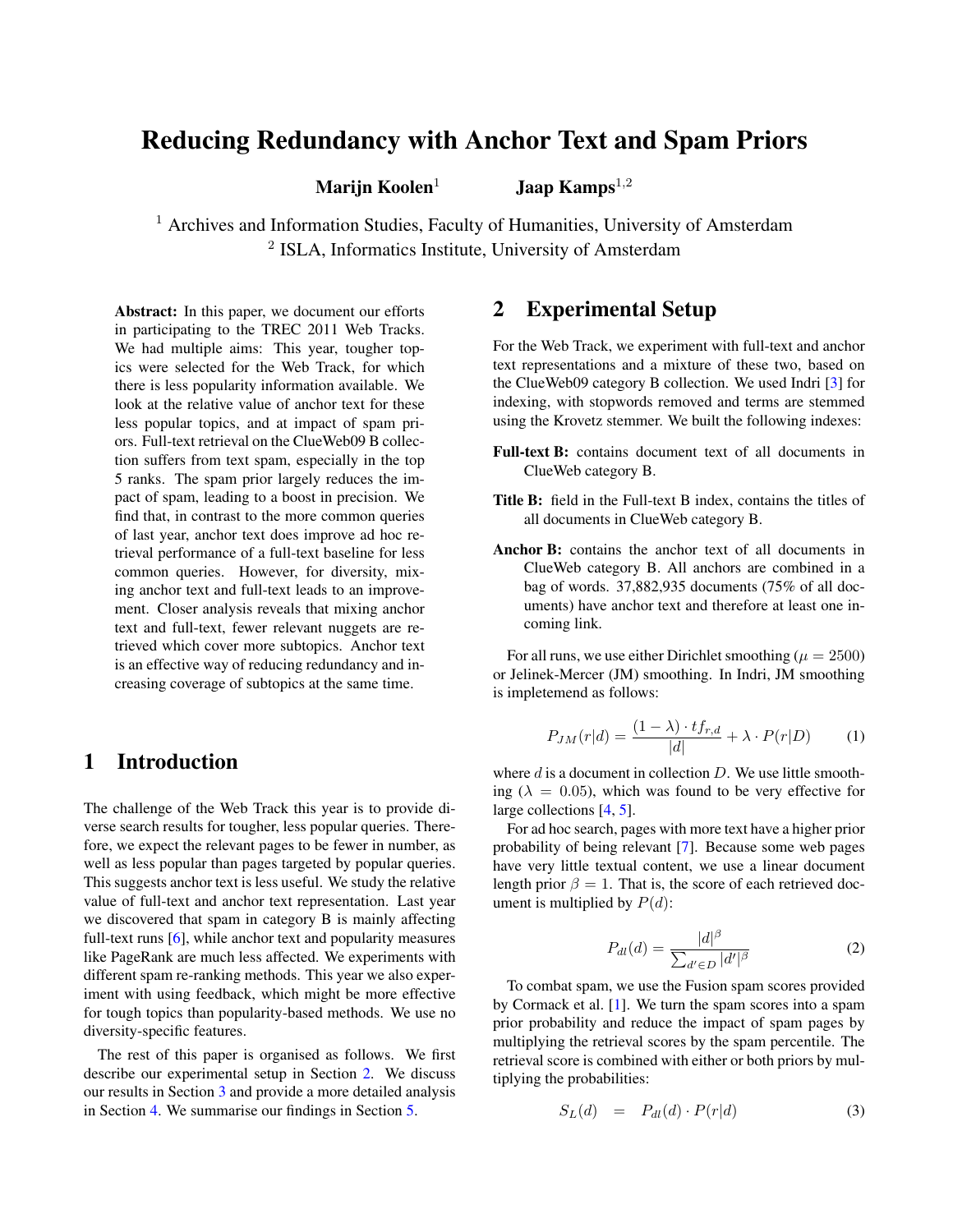$$
S_S(d) = S_{spam}(d) \cdot P(r|d)
$$
 (4)

$$
S_{LS}(d) = S_{spam}(d) \cdot P_L(d) \cdot P(r|d) \tag{5}
$$

(6)

where  $S_{spam}(d)$  is the spam percentile for d and  $P(r|d)$  is either  $P_{JM}(r|d)$  (JM smoothing) or  $P_{Dir}(r|d)$  (Dirichlet).

Using a length prior on the anchor text representation of documents has an interesting effect, as the length of the anchor text is correlated to the incoming link degree of a page. The anchor text of a link typically consists of one or a few words. The more links a page receives, the more anchor text it has. Therefore, the length prior on the anchor text index promotes web pages that have a large number of incoming links and thus the more important pages.

### 2.1 Official Runs

We submitted six runs for the Adhoc and Diversity Tasks:

- UAmsAnc05LS: Anchor text run with linear smoothing and linear length and spam priors.
- UAmsM705FLS: Mixture of an Anchor run and a Full-text with feedback, with a spam prior used on both runs.
- UAmsM705tFLS: Mixture of an Anchor run and a Fulltext+Title with feedback, with a spam prior used on both runs.
- UAmsM705tiLS: Mixture of Anchor run and Fulltext+Title, with linear smoothing and a spam prior used on both runs.
- UAmsM7DirExS: Mixture of 70% Full-text+Title and 30% Anchor runs, with Dirichlet smoothing ( $\mu$  = 2500).
- UAmsT05FLS: Full-text run with linear length prior, feedback and a spam prior.

All mixture runs are made by taking 70% of the Full-text score and 30% of the Anchor score.

# <span id="page-1-0"></span>3 Results

### 3.1 Ad hoc

Results for the Ad hoc task are shown in Table [1.](#page-1-1)

Indexes We compare the various indexes (Anchor, Fulltext, Full-text+Title and Mix(title)) using JM smoothing and the length and spam priors. The Anchor index is more effective than the Full-text index, but less effective than the Full-text+Title index and the Mix(title) index. Putting more weight on title words improves results of the full-text index (compare  $Full-text_{LS,JM}$  and  $Full-text + Title_{LS,JM}$ ). The Mix(title) run is not as effective as the Full-text+Title run, showing that anchor text does not contribute positively <span id="page-1-1"></span>Table 1: Results for the 2010 Ad hoc task. Best scores are in boldface. The first 6 runs are the official runs. Runs starting with  $*$  are alternative names of the official runs.

|                                   | nDCG  |            | <b>ERR</b> |       |
|-----------------------------------|-------|------------|------------|-------|
| Run id                            | @10   | <b>@20</b> | <b>@10</b> | @20   |
| UAmsAnc05LS                       | 0.172 | 0.156      | 0.096      | 0.101 |
| UAmsM705FLS                       | 0.204 | 0.182      | 0.106      | 0.112 |
| UAmsM705tFLS                      | 0.213 | 0.189      | 0.108      | 0.114 |
| UAmsM705tiLS                      | 0.225 | 0.202      | 0.114      | 0.119 |
| UAmsM7DirExS                      | 0.155 | 0.138      | 0.095      | 0.100 |
| UAmsT05FLS                        | 0.139 | 0.152      | 0.074      | 0.082 |
| $Full\text{-}text_{LS,JM}$        | 0.165 | 0.171      | 0.088      | 0.096 |
| $*Full-text_{FLS,JM}$             | 0.139 | 0.152      | 0.074      | 0.082 |
| $Full-text+Title_{Dir}$           | 0.190 | 0.177      | 0.087      | 0.095 |
| $Full\text{-}text + Title_{L,JM}$ | 0.129 | 0.140      | 0.069      | 0.076 |
| $Full-text + Title_{LS,JM}$       | 0.227 | 0.217      | 0.105      | 0.113 |
| $Full-text + Title_{FLS, JM}$     | 0.230 | 0.210      | 0.110      | 0.117 |
| $Another_{Dir}$                   | 0.115 | 0.091      | 0.071      | 0.074 |
| Anchor <sub>L,JM</sub>            | 0.178 | 0.154      | 0.097      | 0.102 |
| $*Another_{LS,JM}$                | 0.172 | 0.156      | 0.096      | 0.101 |
| $*Mix_{FLS,JM}$                   | 0.204 | 0.182      | 0.106      | 0.112 |
| $Mix_{Dir}$                       | 0.163 | 0.145      | 0.093      | 0.099 |
| $^{\ast }Mix_{S^{2},Dir}$         | 0.155 | 0.138      | 0.095      | 0.100 |
| $*Mix(title)_{LS,JM}$             | 0.225 | 0.202      | 0.114      | 0.119 |
| $*Mix(title)_{FLS, JM}$           | 0.213 | 0.189      | 0.108      | 0.114 |

to full-text search for ad hoc search. The Anchor run is greatly improved by the length prior, suggesting that the popular pages (which have more incoming links, thus a longer anchor text representation) have a higher probability of being relevant than less popular pages.

Feedback Feedback hurts Full-text run with length and spam prior (compare  $Full-text_{LS,JM}$  and  $Full-text_{FLS,JM}$ ) and the  $Mix(title)_{LS,JM}$  run. However, it is effective when more weight is put on the title words  $(Full-text + Title_{LS,JM}$  and  $Full-text + Title_{FLS,JM}$ . Perhaps the bare Full-text index has not enough relevance in the top ranks to derive useful feedback terms.

Spam The spam prior is very effective for the Fulltext+Title index, but has almost no effect on the Anchor index. Like the more popular queries last year [\[6\]](#page-5-0), anchor text for these tougher queries seems to be unaffected by spam. Spam is mainly a problem for full-text search.

### 3.2 Diversity

For the Diversity Tasks we report the official nERR-IA (normalised intent-aware expected reciprocal rank) and  $\alpha$ -nDCG measures, and S-recall (subtopic recall) in Table [2.](#page-2-1) The nERR-IA measure uses collection-dependent normalisation.

Indexes We see the same pattern as for the Ad hoc task. The  $Anchor_{LS,JM}$  run outperforms the  $Full-text_{LS,JM}$ run but not the  $Full-text + Title_{LS, JM}$  run. However, for diversity, the Anchor index contributes positively to the Mixture run, making the mixture model more effective than the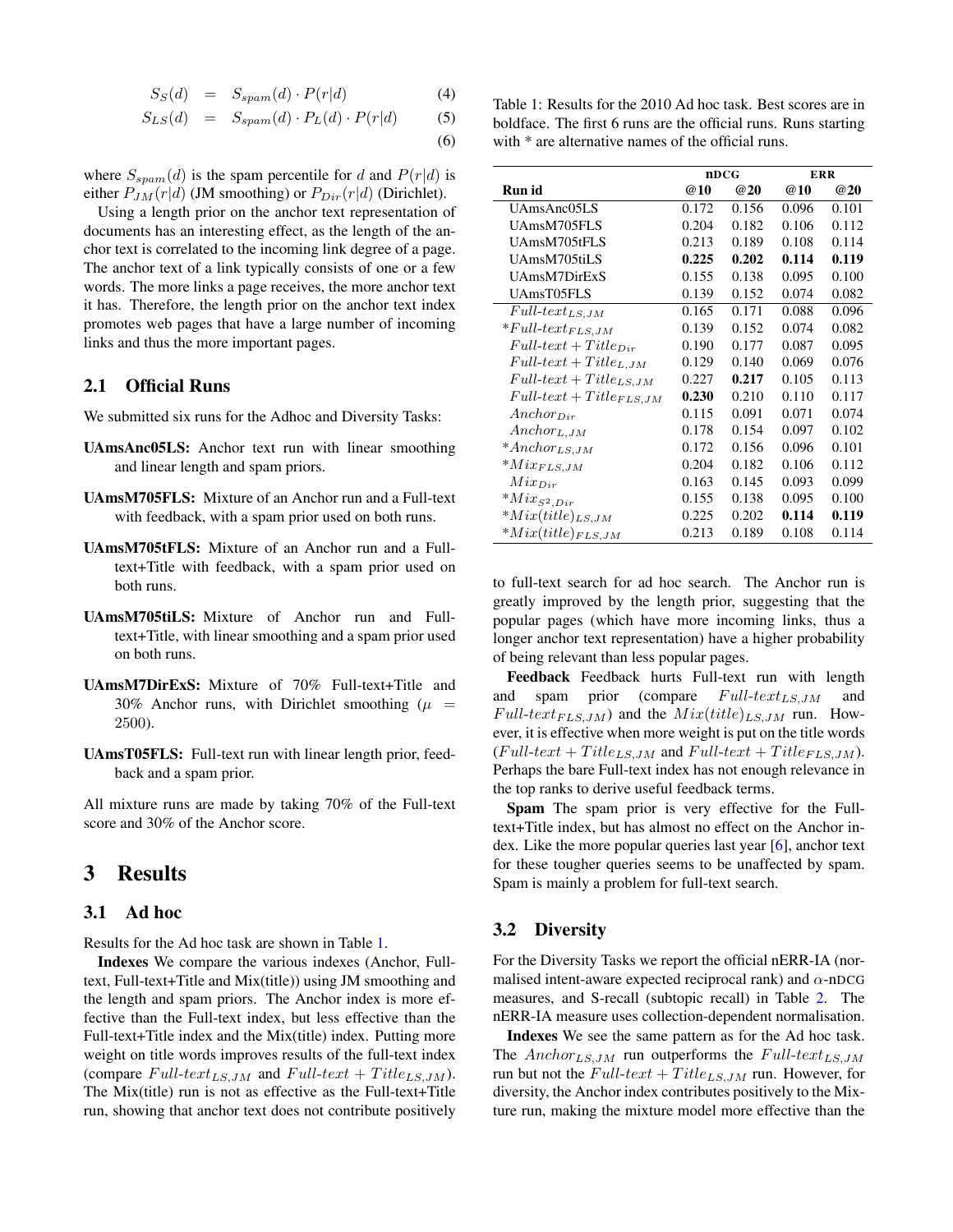<span id="page-2-1"></span>

|  |  |  |  | Table 2: Impact of length prior on Diversity performance of baseline runs. Best scores are in boldface. |  |  |  |
|--|--|--|--|---------------------------------------------------------------------------------------------------------|--|--|--|
|--|--|--|--|---------------------------------------------------------------------------------------------------------|--|--|--|

|                                   | nERR-IA |       | $\alpha$ -nDCG |       | $P-IA$ |       |       | S-recall |  |
|-----------------------------------|---------|-------|----------------|-------|--------|-------|-------|----------|--|
| Run                               | 10      | 20    | 10             | 20    | 10     | 20    | 10    | 20       |  |
| UAmsAnc05LS                       | 0.400   | 0.409 | 0.426          | 0.455 | 0.208  | 0.167 | 0.601 | 0.695    |  |
| UAmsM705FLS                       | 0.451   | 0.457 | 0.482          | 0.502 | 0.253  | 0.196 | 0.675 | 0.713    |  |
| UAmsM705tFLS                      | 0.477   | 0.482 | 0.505          | 0.522 | 0.259  | 0.205 | 0.691 | 0.723    |  |
| UAmsM705tiLS                      | 0.473   | 0.479 | 0.511          | 0.530 | 0.265  | 0.220 | 0.723 | 0.745    |  |
| UAmsM7DirExS                      | 0.355   | 0.365 | 0.387          | 0.417 | 0.186  | 0.152 | 0.580 | 0.665    |  |
| UAmsT05FLS                        | 0.321   | 0.332 | 0.366          | 0.400 | 0.247  | 0.240 | 0.554 | 0.616    |  |
| $Full \text{-}text_{LS,JM}$       | 0.359   | 0.367 | 0.411          | 0.436 | 0.255  | 0.244 | 0.644 | 0.669    |  |
| $*Full-text_{FLS, JM}$            | 0.321   | 0.332 | 0.366          | 0.400 | 0.247  | 0.240 | 0.554 | 0.616    |  |
| $Full-text+Title_{Dir}$           | 0.367   | 0.381 | 0.413          | 0.456 | 0.256  | 0.230 | 0.606 | 0.730    |  |
| $Full\text{-}text + Title_{L,JM}$ | 0.266   | 0.279 | 0.321          | 0.362 | 0.200  | 0.210 | 0.545 | 0.651    |  |
| $Full-text + Title_{LS,JM}$       | 0.439   | 0.447 | 0.479          | 0.503 | 0.276  | 0.240 | 0.661 | 0.710    |  |
| $Full-text + Title_{FLS, JM}$     | 0.450   | 0.455 | 0.486          | 0.504 | 0.311  | 0.258 | 0.650 | 0.684    |  |
| $Another_{Dir}$                   | 0.284   | 0.292 | 0.306          | 0.328 | 0.126  | 0.090 | 0.493 | 0.558    |  |
| Anchor <sub>L,JM</sub>            | 0.386   | 0.393 | 0.420          | 0.443 | 0.210  | 0.163 | 0.625 | 0.675    |  |
| $* An chor_{LS,JM}$               | 0.400   | 0.409 | 0.426          | 0.455 | 0.208  | 0.167 | 0.601 | 0.695    |  |
| $^*Mix_{FLS, JM}$                 | 0.451   | 0.457 | 0.482          | 0.502 | 0.253  | 0.196 | 0.675 | 0.713    |  |
| $Mix_{Dir}$                       | 0.355   | 0.364 | 0.394          | 0.422 | 0.190  | 0.164 | 0.626 | 0.675    |  |
| $^{\ast }Mix_{S^{2},Dir}$         | 0.355   | 0.365 | 0.387          | 0.417 | 0.186  | 0.152 | 0.580 | 0.665    |  |
| $*Mix(Title)_{LS,JM}$             | 0.473   | 0.479 | 0.511          | 0.530 | 0.265  | 0.220 | 0.723 | 0.745    |  |
| $*Mix(Title)_{FLS, JM}$           | 0.477   | 0.482 | 0.505          | 0.522 | 0.259  | 0.205 | 0.691 | 0.723    |  |

Full-text+Title index. For tough topics, anchor text is more effective for diversity than for ad hoc search.

#### Feedback

The big difference in P-IA@10 between  $Full-text +$  $Title_{LS,JM}$  and  $Full-text + Title_{FLS,JM}$  suggests that feedback is good for diversity when applied to a relatively good full-text baseline. However, on the mixture runs (bottom 2 rows of Table [2\)](#page-2-1), feedback is not effective.

#### Spam

As we saw for the Ad hoc task, the diversity of the fulltext runs is improved substantially by using spam priors. The spam priors affect the Anchor runs in an interesting way. As we already noted last year, the spam scores not only indicate spamminess of documents, but also different quality aspects. The spam scores can improve results lists that have no spam to start with. Here, we see that the spam prior helps ERR-IA and  $\alpha$ -nDCG at both cutoffs, but P-IA and S-recall only at rank 20. The extreme spam prior (spam percentile squared) has little impact on diversity.

### <span id="page-2-0"></span>4 Analysis

In this section, we perform a further analysis of the results and look for reasons why the anchor text in category B is more effective than the anchor text in category A. We also look at the impact of spam on the performance of our runs. This year, judged documents were labelled as being either irrelevant, relevant, a key resource, a home page targeted by the query or junk/spam. We analyse our runs using these labels.

Table 3: Statistics on the TREC 2010 Ad Hoc assessments over categories A and B

<span id="page-2-2"></span>

| <b>Description</b> | 2011   | 2010   |
|--------------------|--------|--------|
| Total              | 19,381 | 25,329 |
| Spam               | 1019   | 1431   |
| Non-rel.           | 15,205 | 18,665 |
| Relevant           | 2038   | 4018   |
| Key                | 711    | 1077   |
| <b>Nav</b>         | 408    | 138    |
| Rel+Key+Nav        | 3157   | 5233   |

We first look at the relevance assessments themselves. In Table [3](#page-2-2) we compare the Ad hoc relevance judgements of this year and last year. Clearly, the tougher topics result in a lower number of relevant documents. Yet there is a larger number of navigational pages this year. This is somewhat surprising given that for tougher topics there is less incentive to use popularity-based measures, which are wellknown techniques for navigational search [\[2,](#page-5-6) [7\]](#page-5-4).

### 4.1 Spam

Next, we look at the percentage of results in the top 20 that are labeled as spam (Figure [1\)](#page-3-0). All the official runs use a spam prior and have relatively little spam in the top ranks. We compare them against two Full-text+Title runs that use no spam prior. These latter two runs suffer from spam mainly in the highest ranks, with 34–42% of the top 1 results being spam documents. The Full-text+Title run with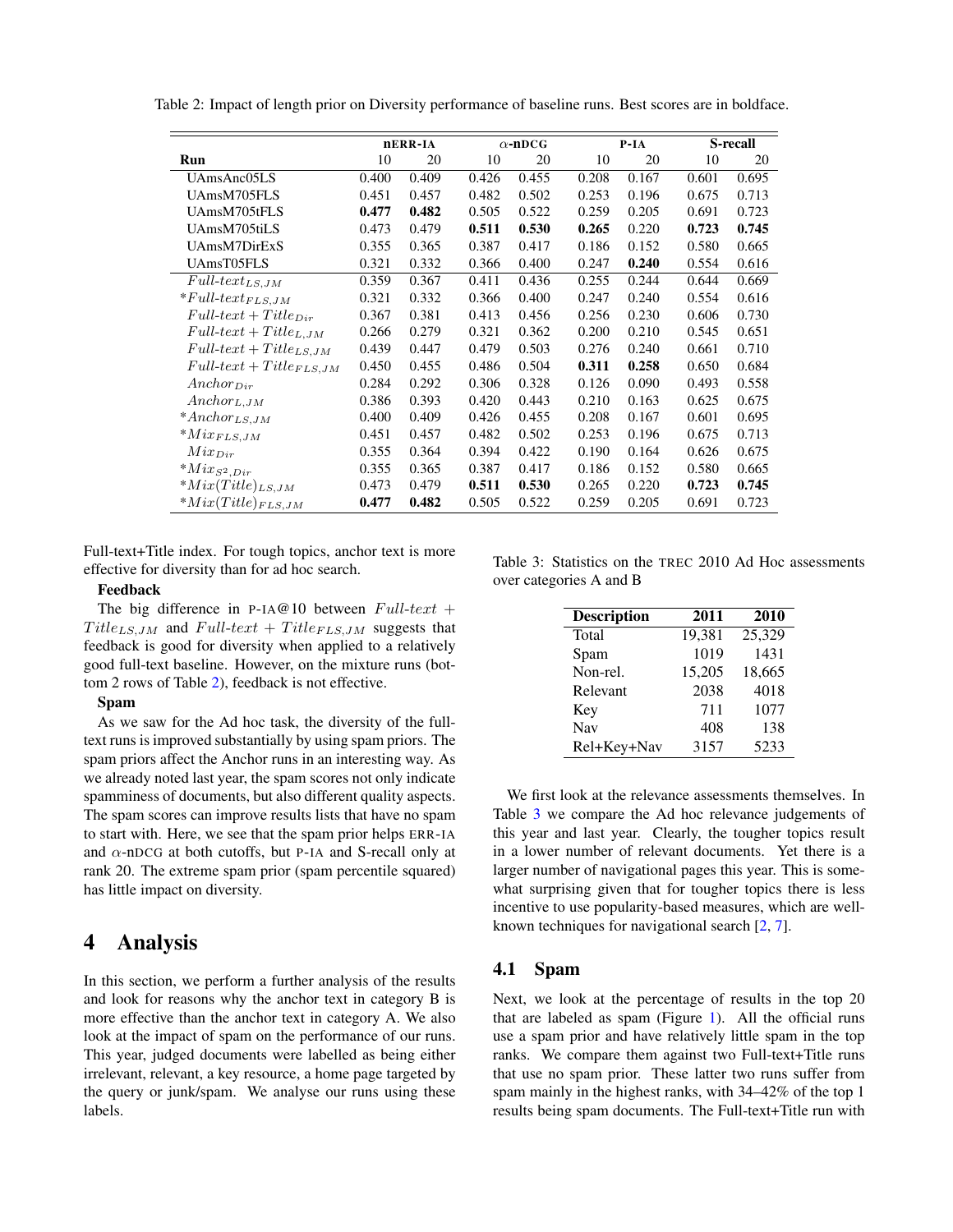

<span id="page-3-0"></span>Figure 1: Percentage of results that are labeled spam.



<span id="page-3-1"></span>Figure 2: Percentage of results that are labeled relevant, highly relevant or navigational.

Dirichlet smoothing suffers less from spam than the one with JM smoothing and a length prior. It seems that spam documents are more common among long documents, which suggests that spammers stuff documents with large amounts of keywords. Among the official runs, the pure full-text run UAmsT05FLS suffers more from spam than the other runs, even though it makes use of the spam priors. The runs on the Anchor index (not shown here) have almost no spam, which is another indicator that spam is mainly a problem for full-text retrieval.

### 4.2 Relevance

In Figure [2](#page-3-1) we look at the percentage of results labeled as relevant (including key resources and navigational target pages). The official mixture runs with length and spam priors (the 3 runs starting UAmsM705) have a high



<span id="page-3-2"></span>Figure 3: Percentage of results that are labeled as key resource.

precision (0.45–0.50) in the first few ranks, which slowly drops to around 0.25–0.28. The full-text run  $Full-text +$  $Title_{FLS,JM}$  starts with lower precision, but keeps it more stable and overtakes the mixture runs around rank 5 or 6. The anchor text helps for very early precision (up to rank 5), but after that reduces the quality of the results with respect to full-text retrieval.

If we look at the percentage of results labeled as key resource (Figure [3\)](#page-3-2), we see that the Mixture model retrieves more key resources than the Anchor model, which might be simply because it retrieves more relevant pages (thus has a higher precision in general). The  $Full-text+Title_{FLS,JM}$ run is close to the best mixture models, but remains below them. Compared to the cumulative relevance in Figure [2,](#page-3-1) the Anchor text is more effective for identifying key resources.

The percentage of results labeled as navigational target is shown in Figure [4.](#page-4-1) Most of the official runs have a very small number of navigational pages in the top 20 results. Surprisingly, the UAmsT05FLS run, which performs well below the other official runs on the official evaluation measures (Tables [1](#page-1-1) and [2\)](#page-2-1), has the most navigational targets in the top 20. Given the established effectiveness of anchor text for navigational search [\[2\]](#page-5-6), we would expect the Anchor and Mix runs to find more navigational pages than the plain Full-text index.

#### 4.3 Subtopic Recall

How many subtopics are covered by each run if we consider the whole result lists? In Figure [5](#page-4-2) we show the subtopic recall of the official runs up to rank 10,000. As we already saw in Table [2,](#page-2-1) the UAmsM705tiLS run has the highest subtopic recall at rank 10, but the UAmsT05FLS run overtakes all others at rank 100 and achieves almost total recall (0.995) at rank 1000. At rank 10,000, most runs achieve close to total recall. The anchor text run UAmsAnc05LS remains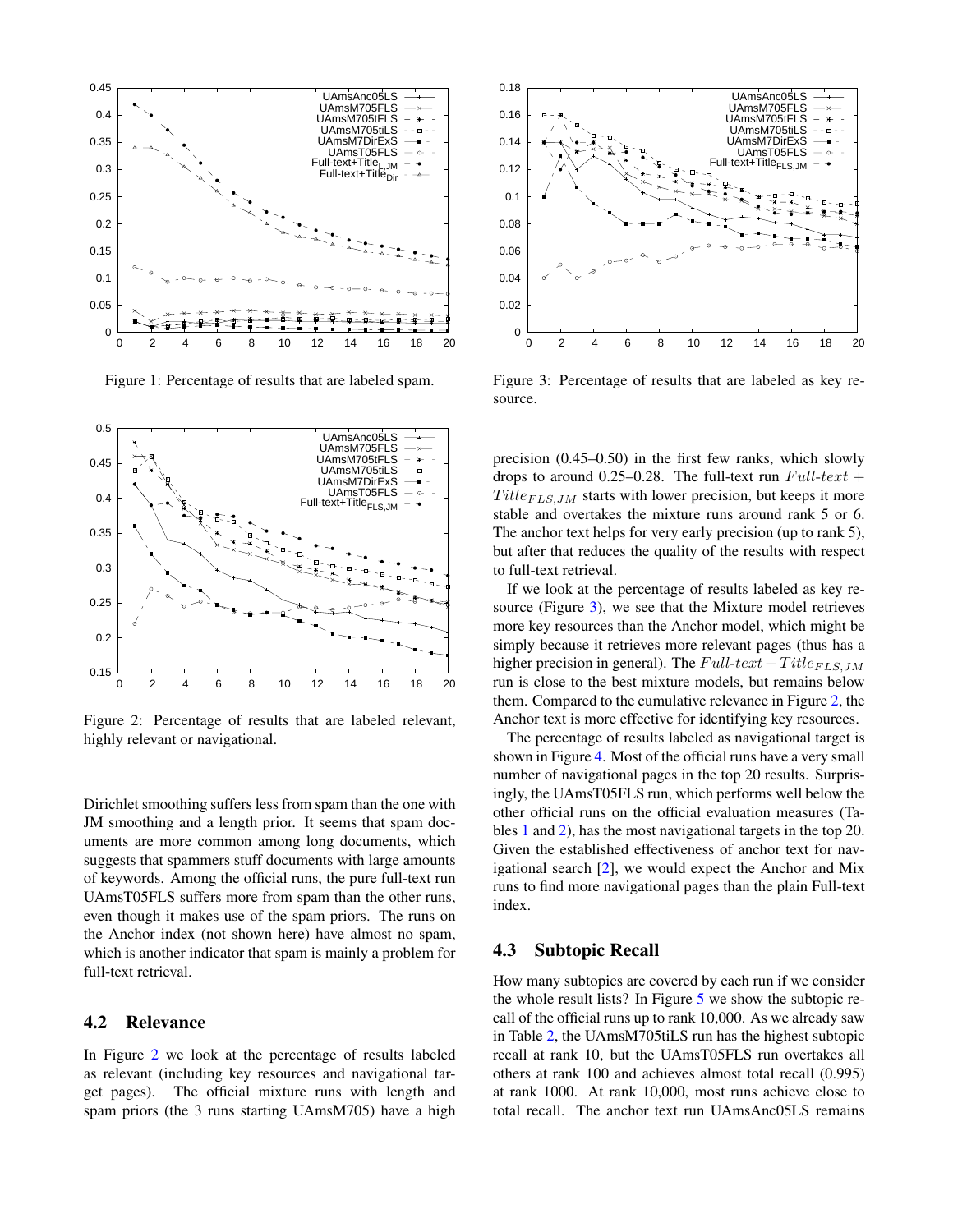

<span id="page-4-1"></span>Figure 4: Percentage of results that are labeled as navigational target.



<span id="page-4-2"></span>Figure 5: Subtopic recall up tu rank 10,000.

more or less stable between ranks 1000 and 10,000, with a subtopic recall of around 0.93. This figure shows that systems based on full-text retrieval return results to cover (almost) all subtopics and have the potential to substantially improve subtopic recall in the early ranks by removing redundancy (relevant and non-relevant).

#### 4.4 Diversity and Multi-faceted Documents

We saw that the anchor text index contributes positively to the mixture model for diversity but not for ad hoc search. In other words, it reduces the number of relevant documents retrieved in the top ranks, but increases the coverage of multiple subtopics. Is this because the anchor text helps finding documents that cover different subtopics (thereby reducing redundancy) or because it helps finding documents that cover multiple subtopics (retrieving more relevant nuggets with fewer documents).

<span id="page-4-3"></span>Table 4: Mean (median) number of relevant documents, multi-faceted documents and relevant nuggets in the top 10

| Run                         | $\#$ docs. | $#$ multi-fac. | $#$ nuggets |
|-----------------------------|------------|----------------|-------------|
| $Full-text + Title_{LS,JM}$ | 5.08(5)    | 2.68(2)        | 9.08(7)     |
| $Anchor_{LS,JM}$            | 3.82(3)    | 1.92(1)        | 6.78(4)     |
| $Mix(title)_{LS,JM}$        | 4.84(5)    | 2.62(2)        | 8.70(7)     |

The first subtopic is the same as the overall topic, and is a general intent. Many documents that are relevant to other, more specific subtopics are also relevant to the general subtopic. As a consequence, there are many multifaceted documents, i.e., documents covering more than one subtopic. These documents give a high gain, making it important for systems to return multi-faceted documents.

In Table [4](#page-4-3) we see the mean (median) number of relevant documents, multi-faceted documents and relevant nuggets in the top 10 results of the Full-text+Title, Anchor and Mix runs, all with JM smoothing and length and spam priors. The results in this table show that the Mix run has fewer relevant documents and nuggets than the Full-text+Title run, but as shown in Tables [1](#page-1-1) and [2,](#page-2-1) outperforms the Full-text+Title run for diversity. With fewer relevant nuggets, this must mean the Mix run is less redundant than the Full-text+Title run. The anchor text representation selects documents covering different subtopics from those selected by the full-text representation.

The full-text run has a mean of 5.08 relevant documents in the top 10, and 9.08 relevant nuggets (1.79 nuggets per relevant document). With just over half of the relevant documents being multi-faceted, this means the multi-faceted documents often cover more than 2 subtopics. With an average of 3.28 subtopics per topic, this means full coverage can often be attained with one or two relevant documents, which suggests focusing on multi-faceted documents is important for good performance on the official evaluation measures. We will look at the impact of multi-faceted documents more closely in future work.

# <span id="page-4-0"></span>5 Conclusions

In this paper, we detailed our official runs for the TREC 2011 Web Track and performed an initial analysis of the results. We now summarise our preliminary findings.

With this years tough topics, anchor text is not effective for ad hoc search when compared to a full-text baseline which puts more weight on query terms occurring in the title. The mixture of anchor text and full-text does not lead to an improvement in early precision. For diversity, however, anchor text can contribute positively to the mixture model, by bringing relevant documents in the top ranks that cover different subtopics from the documents retrieved by the full-text index.